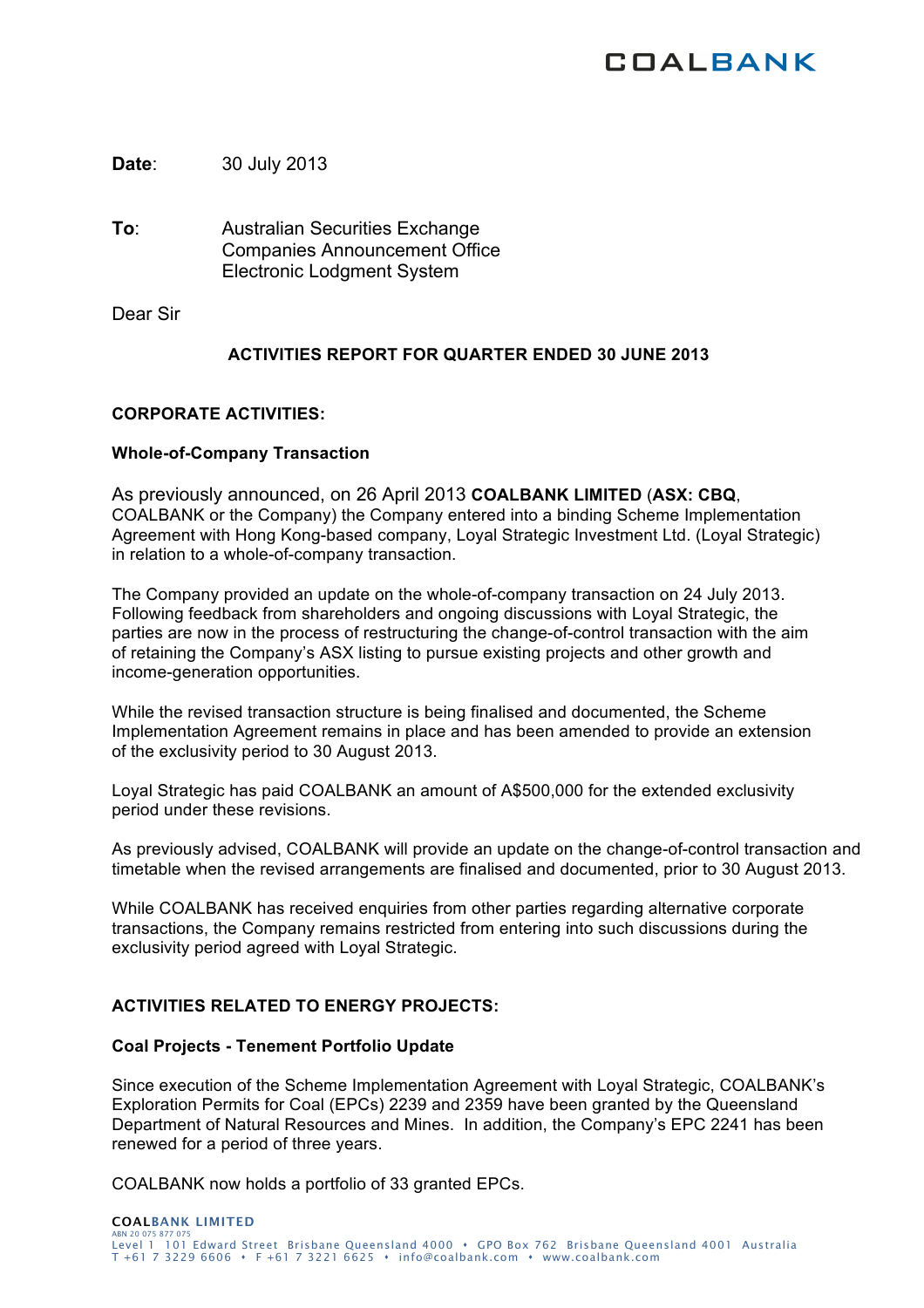

### **Coal Projects – General**

During the past two months, the Company has conducted further research into historical records, which, along with other evidence, has identified additional coal intersections in COALBANK's South East Queensland EPCs and further validated the Company's existing data set. The additional data has enabled the refinement and prioritisation of the next phase of drilling targets for these EPCs.

COALBANK's plans for exploration activities during 2013 remain on hold as a result of the change-of-control transaction announced on 26 April 2013.

Statutory reporting and where relevant relinquishments of sub-blocks have been made in accordance with the conditions of the various exploration permits and the Mineral Resources Act (1989) as required.

#### **Infrastructure**

During May, Adani Mining proposed the development of a rail project comprising approximately 300 km of greenfield standard gauge rail and associated infrastructure in the Galilee Basin to facilitate the movement of coal directly to the Port of Abbot Point.

Adani Mining has advised that the project would make provision for use by third parties.

The Australian government has subsequently directed Adani Mining to prepare an Environment Impact Statement (EIS) for the rail project. Adani issued the Draft Terms of Reference for the EIS during mid-July.

During the quarter, Adani's Abbot Point Terminal Pty Ltd also finalised the Environmental Impact Statement (EIS) for the proposed Abbot Point Coal Terminal project. The project is planned to provide new coal export facilities for the receiving, stockpiling and export of up to 70 million tonnes per annum of coal.

As previously announced, Aurizon and GVK Coal Infrastructure (Singapore) Pte Ltd (GVK Hancock) signed a non-binding term sheet to jointly progress the development of rail and port infrastructure to unlock Galilee Basin coal reserves including GVK Hancock's Alpha, Kevin's Corner and Alpha West coal mines to the north-east of the Blackall Coal Project.

The proposed GVK-Aurizon rail solution is also intended to align with Government policy on shared infrastructure and open access and a process to support the next phase of coal growth in Queensland.

These proposed rail and port projects advance the transport infrastructure options for COALBANK's Blackall Coal Project.

Yours faithfully,

**Roger Clarke Chairman**